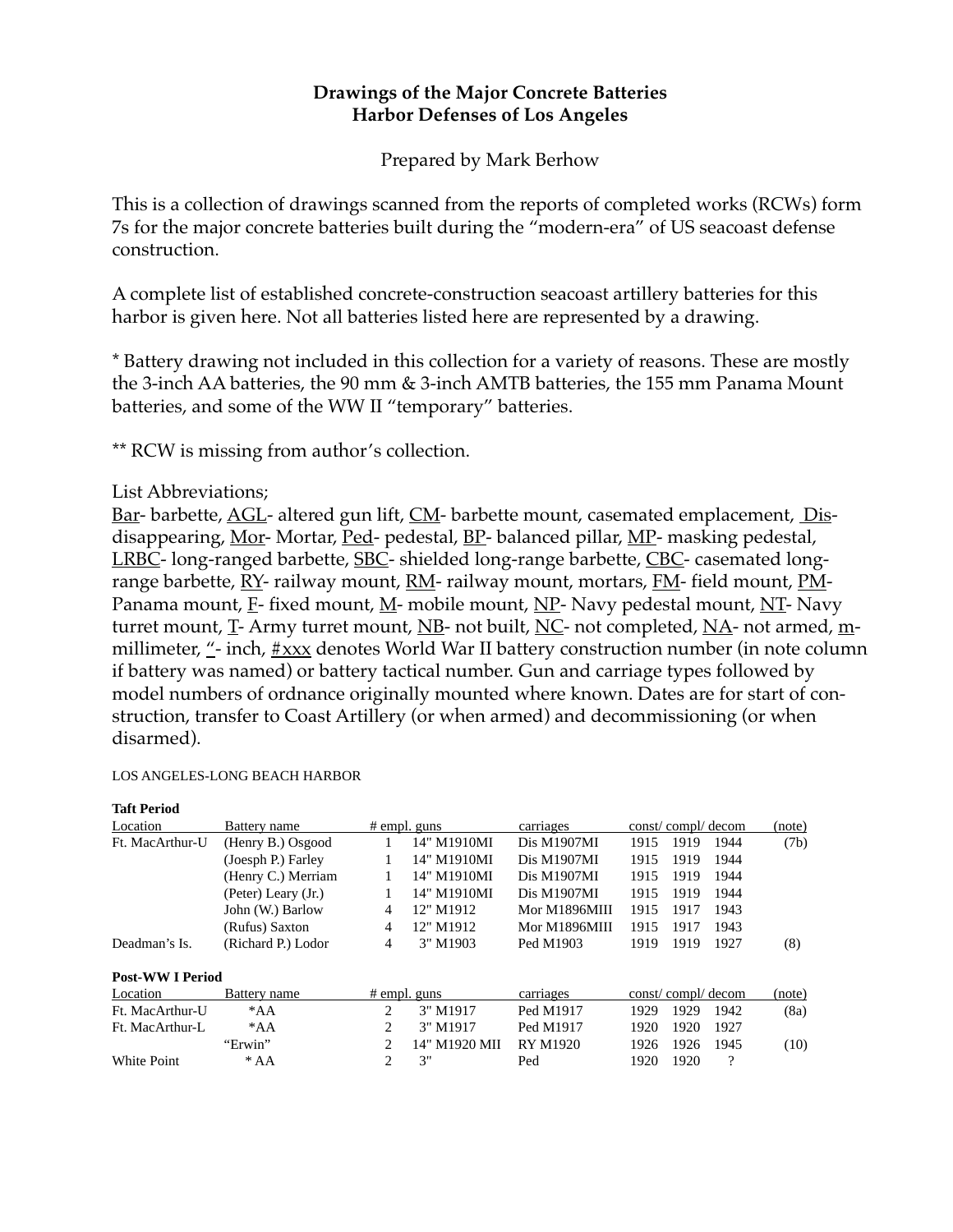#### **WW II Temporary**

| Location          | Battery name | $#$ empl. guns |             | carriages |      | const/compl/decom |                   | (note) |
|-------------------|--------------|----------------|-------------|-----------|------|-------------------|-------------------|--------|
| Pacific Palisades | $*1$         | 2              | 155m        | PM        | 1942 | 1942              | 1944              |        |
| Playa Del Rey     | $*2$         | 2              | 155m        | <b>FM</b> | 1942 |                   |                   | (11)   |
| El Segundo/       | $*2$         | 2              | $6"$ (Navy) | Ped       | 1942 | 1942              | 1943              | (11)   |
| Hyperion          | $*2$         | 2.             | 155m        | PM        | 1943 |                   |                   | (11)   |
| Manhatten Beach   | *Eubanks"    | 2              | 8"MkVIM3A2  | RYM1      | 1942 | 1942              | 1945              |        |
| Redondo Beach     | $*3$         | 2.             | 155m        | <b>FM</b> | 1942 | 1942              | 1943              |        |
| Rocky Point       | $*4$         | 2.             | 155m        | PМ        | 1942 |                   |                   | (12)   |
| Long Point        | $*5$         | 2.             | 155m        | PM        | 1942 |                   |                   |        |
| Ft. MacArthur U   | *6           | 2              | 155m        | PM        |      |                   |                   | (9)    |
| Bolsa Chica       | $*7$         | 2              | 155m        | <b>PM</b> | 1942 |                   |                   |        |
| Costa Mesa        | $*8$         | 2              | 155m        | PM        | 1942 |                   |                   | (12)   |
| Location          | Battery name | $#$ empl. guns |             | carriages |      |                   | const/compl/decom | (note) |
| Santa Barbara     | $*1$         | 2              | 155m        | PM        | 1942 |                   |                   |        |
| Ventura           | $*2$         | 2              | 155m        | <b>PM</b> | 1942 |                   |                   |        |
| Oxnard            | $*3$         | 2              | 155m        | <b>PM</b> | 1942 |                   |                   |        |
| Port Hueneme      | $*4$         | 2              | 155m        | PM        | 1942 |                   |                   |        |

#### **1940 Program**

| Location          | Battery name        |    | $#$ empl. guns                   | carriages          |      |      | const/compl/decom | (note)           |
|-------------------|---------------------|----|----------------------------------|--------------------|------|------|-------------------|------------------|
| Point Vicente     | **Harry C. Barnes   | 2  | 6" M1903A2                       | SBC M1             | 1942 | 1944 |                   | $(\text{\#}240)$ |
| White Point       | Paul D. Bunker      | 2  | 16" MKIIMI                       | <b>CBC M1919M4</b> | 1942 | 1944 | 1948              | (#127)           |
| Ft. MacArthur-U   | #241                | 2  | 6" T <sub>2</sub> M <sub>1</sub> | SBC M4             | 1943 | 1944 | 1956?             |                  |
|                   | $^*AA$              | 3  | 3" M1917-A2                      | Ped M1917MII       | 1942 | 1942 | 194?              | (13)             |
|                   | *Gaffey Bulge       | 4  | 90m M1                           | F+M M3, T3         | 1942 |      |                   |                  |
| Ft. MacArthur-L   | $*JAAN#1$           | 2  | 3" M1903                         | Ped M1903          | 1942 | 1942 | 1945              | (8)              |
|                   | *Navy Field         | 4  | 90m M1                           | F+M M3, T3         | 1942 |      |                   |                  |
|                   |                     | 2  | 37m                              | М                  |      |      |                   |                  |
| Bluff Park, L.B.  | $*JAAN #2$          | 2  | 3" M1903                         | Ped M1903          | 1942 | 1942 | 1945              | (8)              |
|                   | *Bluff Park         | 4  | 90m M1                           | F+M M3, T3         | 1942 |      |                   |                  |
|                   |                     | 2  | 37m                              | М                  |      |      |                   |                  |
| Bolsa Chica       | **Harry J. Harrison | 2  | 6" T <sub>2</sub> M <sub>1</sub> | SBC M4             | 1943 | 1944 |                   | (H242)           |
|                   | #128                | 2  | (16")                            | CBC                | 1943 | NC.  |                   | (14)             |
| Terminal Island   | *Terminal Island    | 4  | 90m M1                           | F+M M3, T3         | 1942 |      |                   |                  |
|                   |                     | 2  | 37m                              | М                  |      |      |                   |                  |
| <b>Breakwater</b> | *Dolphins           | 10 | 37m                              | М                  | 1942 |      |                   | (15)             |

#### notes:

(7b) In 1923 the gun from Battery Osgood was dismounted, sent east to Watervliet, modified, returned, and remounted..

- (8) Fort MacArthur was initially composed of two seperate tracts of land- the Upper (U), and Lower (L) Reservations. Battery Lodor was at another separate location, on a sand spit connecting the northern tip of Terminal Island and Deadmans Island. In 1927, the guns were taken out and put in storage, and Deadmans Island was removed to widen the harbor entrance. In 1942 Lodor's guns were re-emplaced in the two parts of Battery JAAN. JAAN#1 was located on the Lower Reservation next to the jetty, while JAAN#2 was located at Bluff Park in Long Beach next to Ocean Drive at Lindero St.
- (8a) Four AA emplacements were constructed in 1920: two on the white Point Reservation and two on the bluffs on the Middle reservation. In 1929 the two AA guns at the Lower Reservation were transferred to new positions on the cliff edge on the Upper Reservation. In 1942 a new three gun AA battery was built behind Battery 241. Two of those guns had carriages orginally emplaced at White Point.
- (10) In 1926, a single emplacement for the 14" railroad gun was built on the Middle Reservation for the gun which arrived in 1925. A second gun arrived in 1930. In 1936 two emplacements were constructed for the guns on the Lower Reservation and the 1926 emplacement was abandoned.
- (11) The El Segundo site was originally armed with 2-6" Navy pedestal mounted guns, these were later removed and the gun mount modified to hold 2-155mm GPFs, which were transfered from a field mount location in Playa Del Rey.

(12) Three Panama mounts were were constructed at the Rocky Point and Costa Mesa sites, but the sites only received two guns.

(13) Now buried.

- (14) Sometime after WWII, the guns of Battery Harrison were removed and transferred to Battery 241. Both Battery Harrison and Battery 128 have been destroyed.
- (15) emplacements destroyed.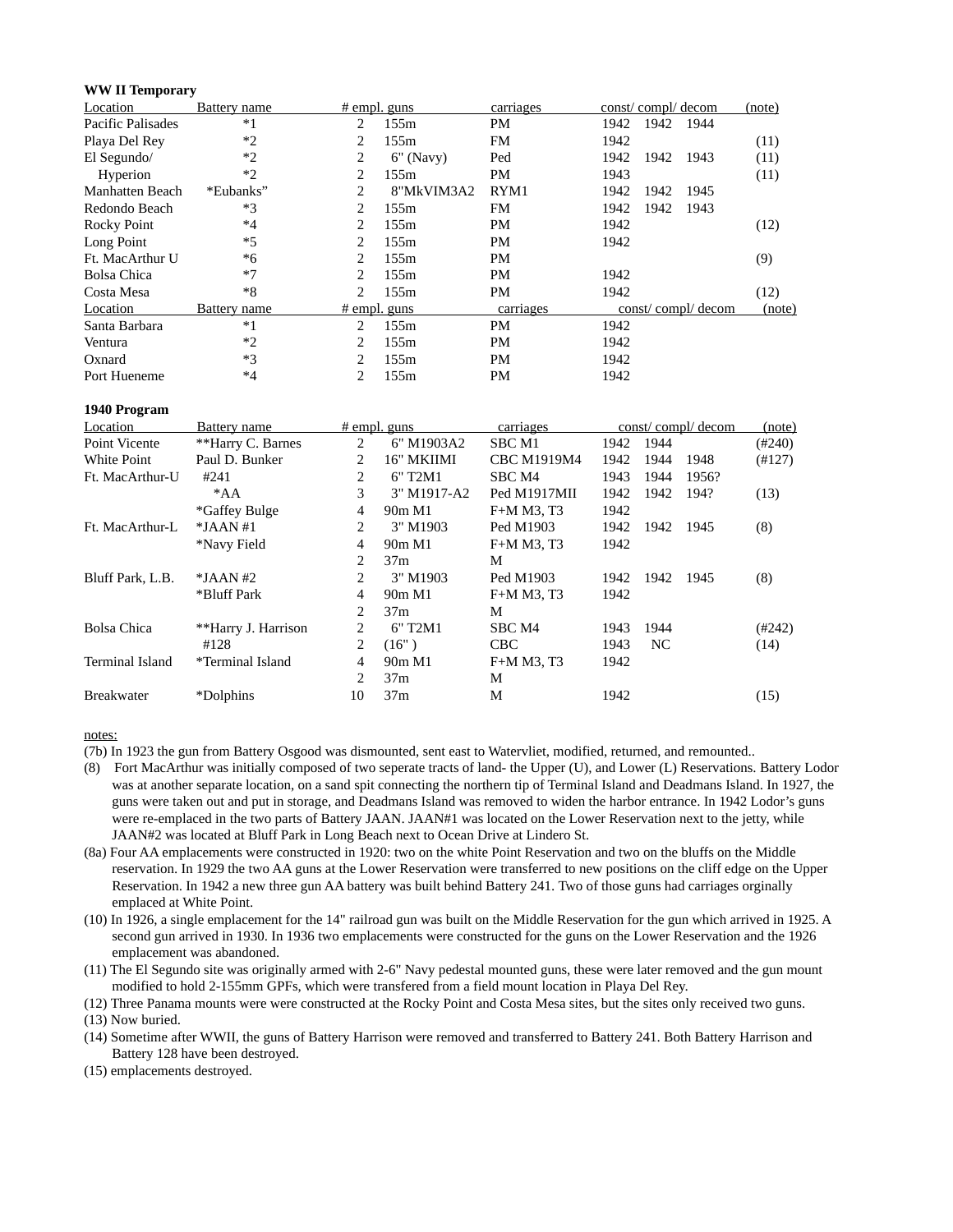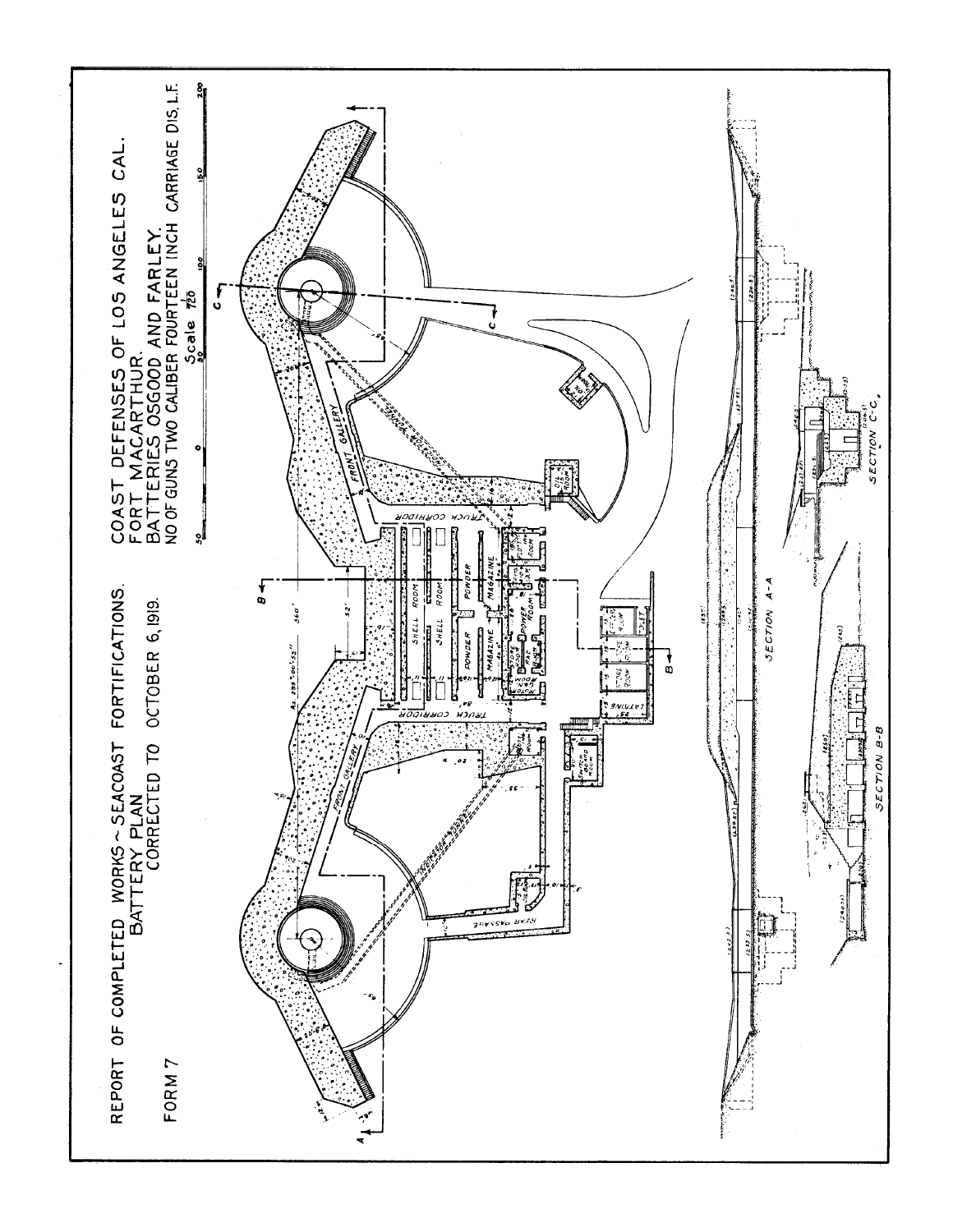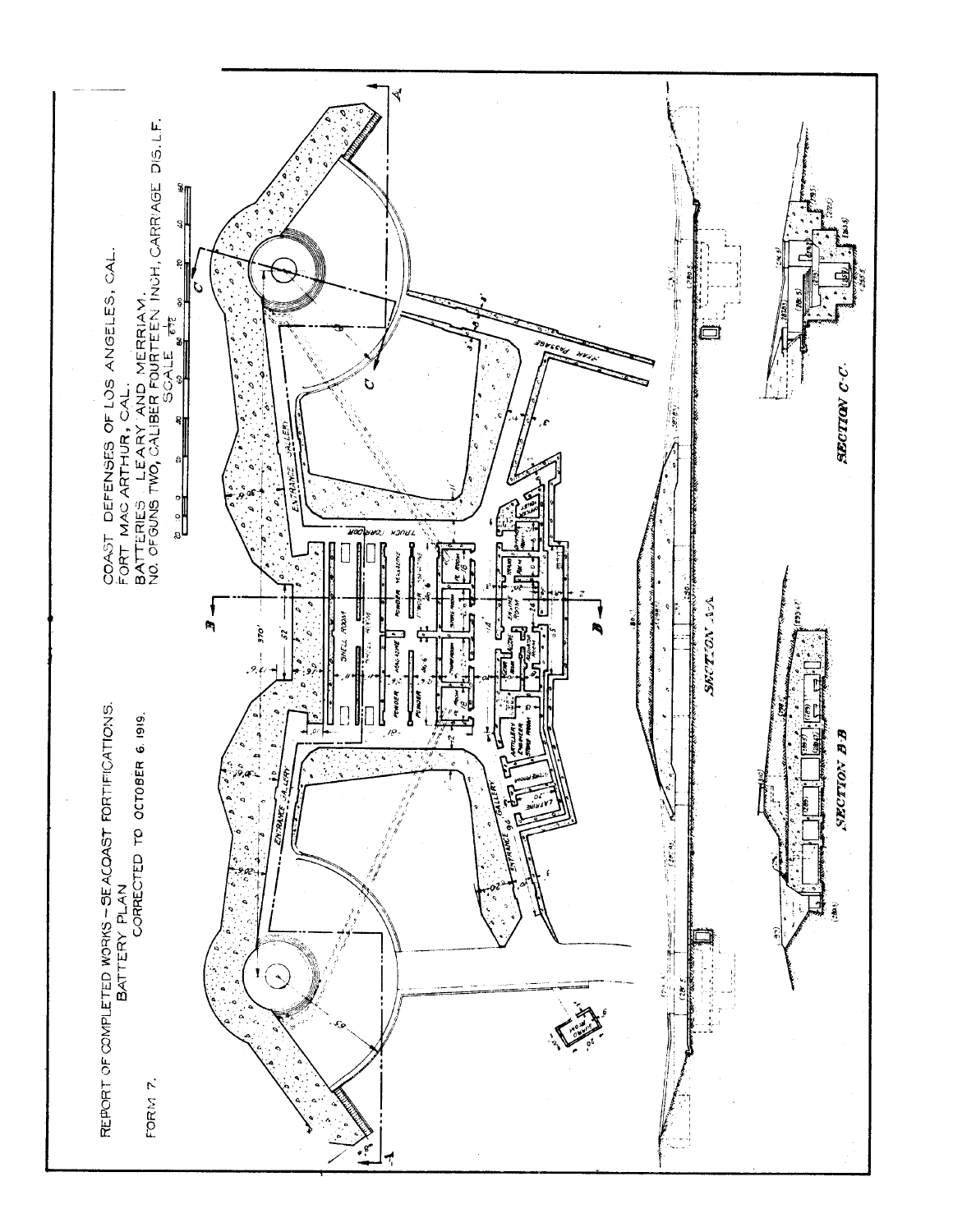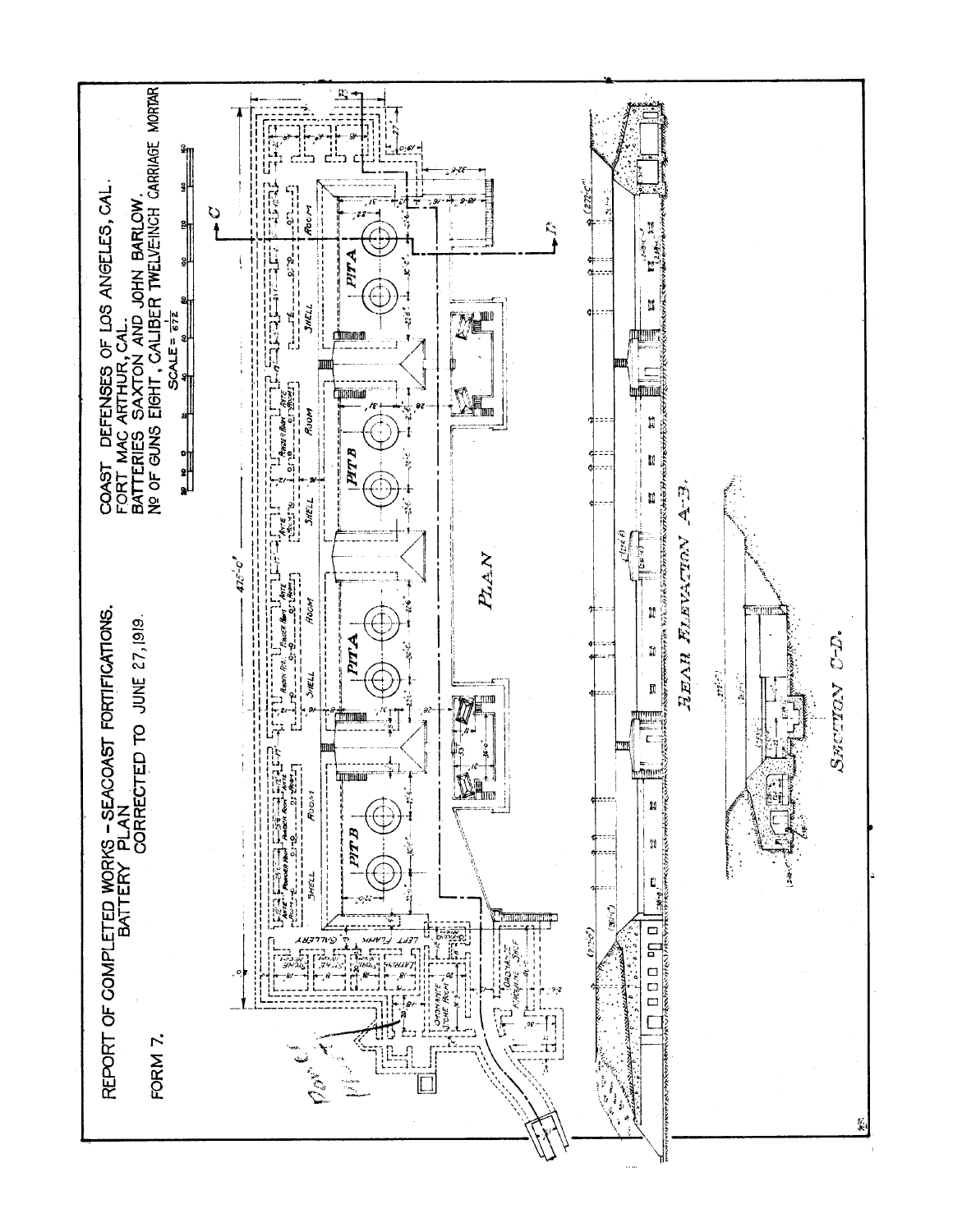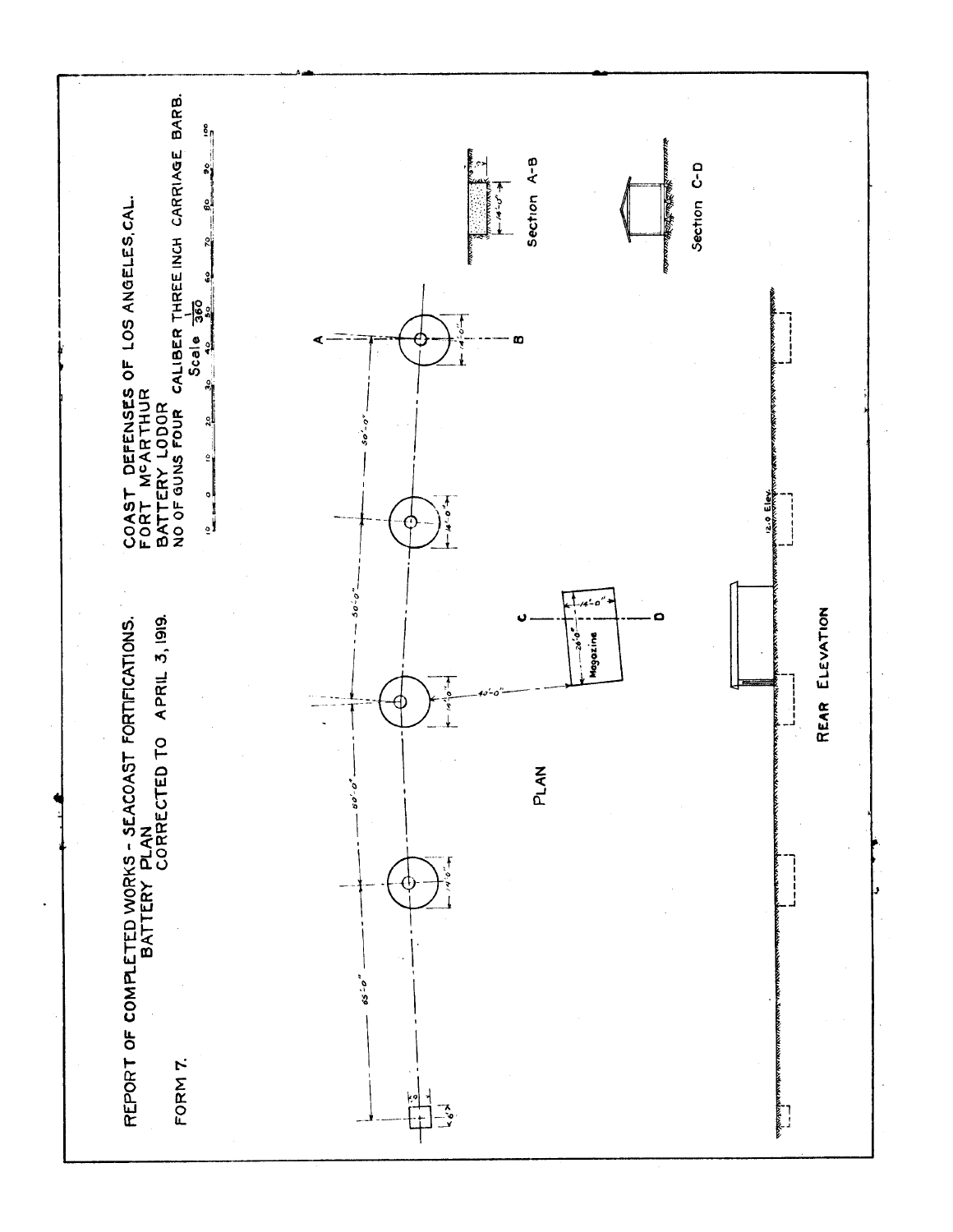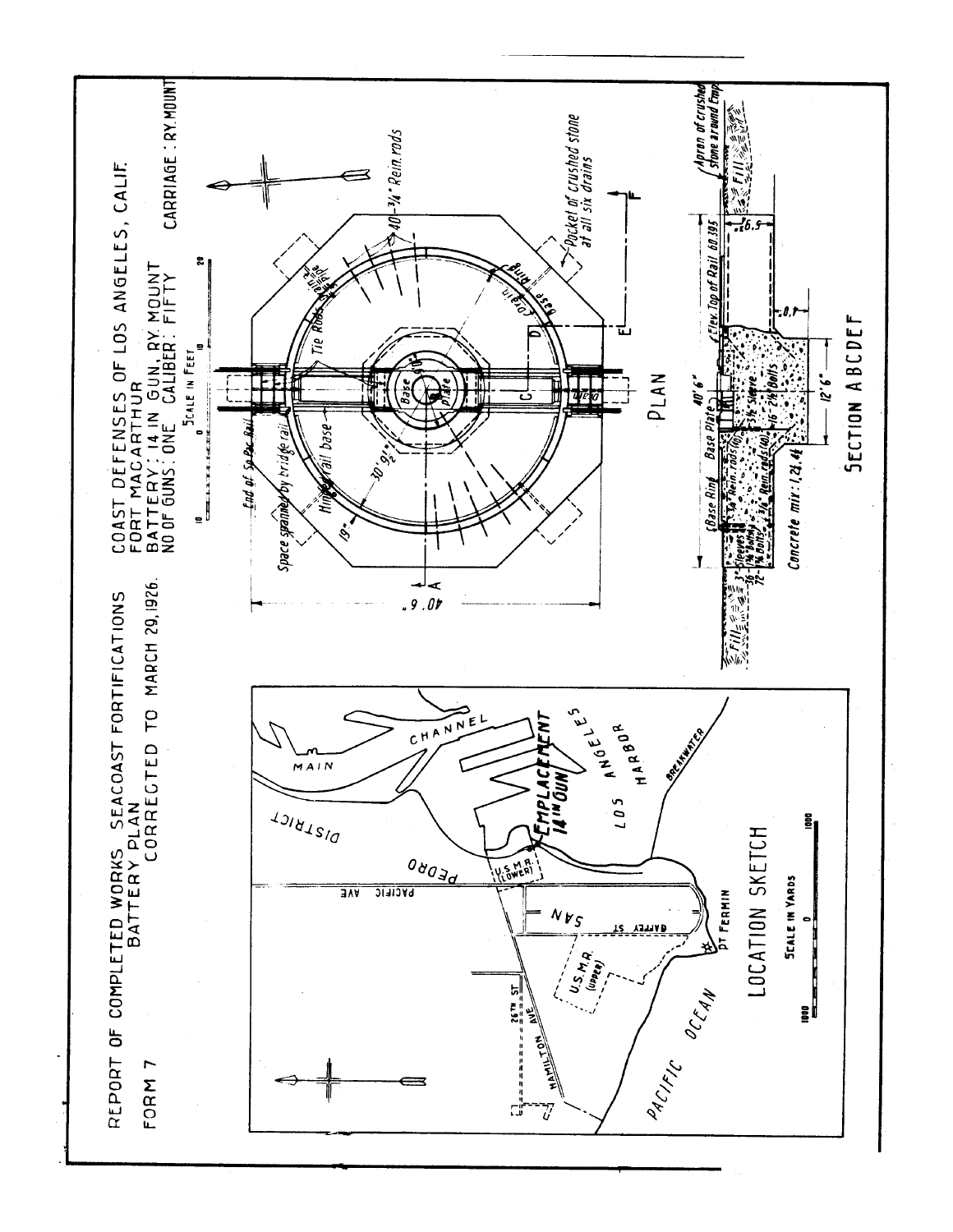

IJ,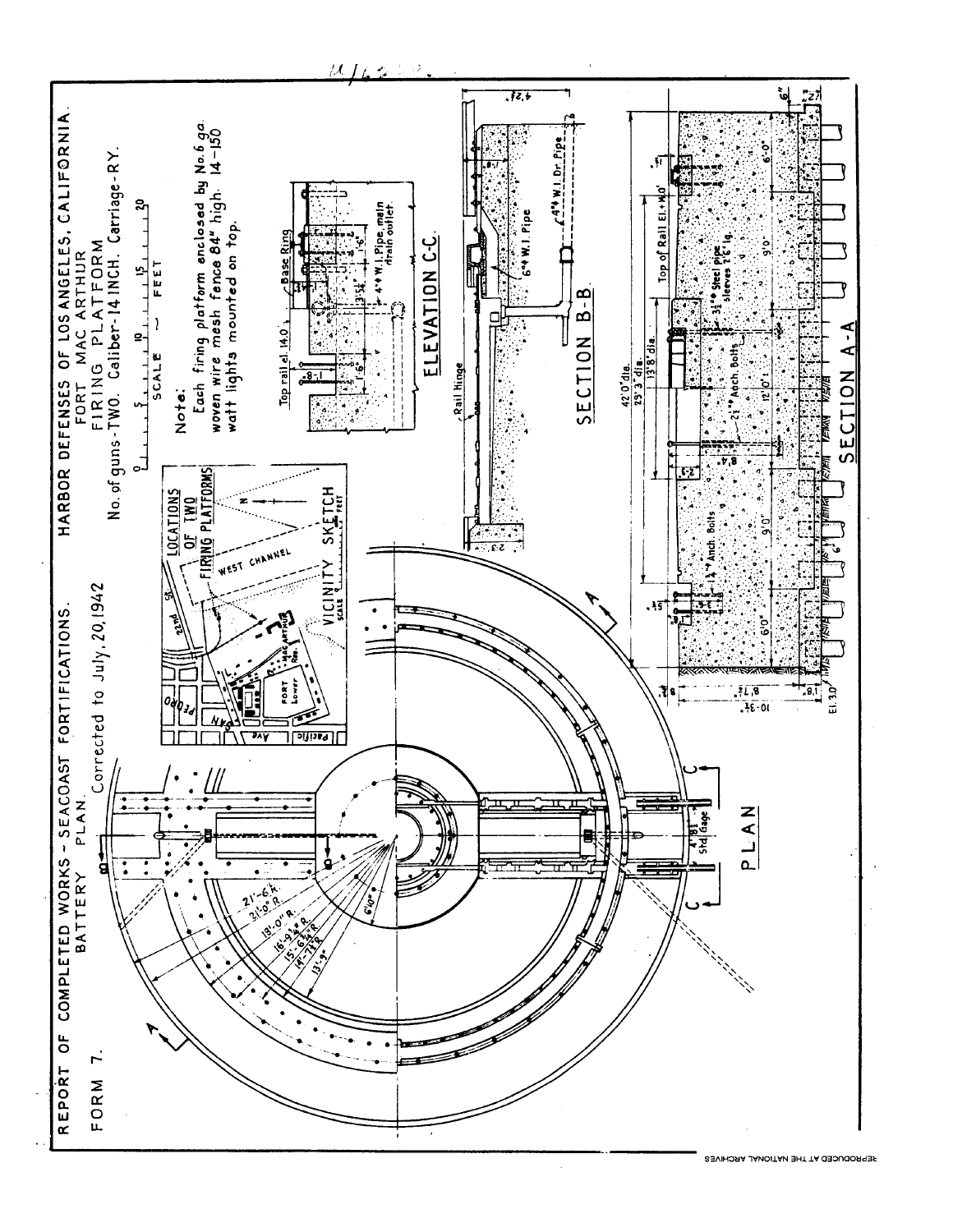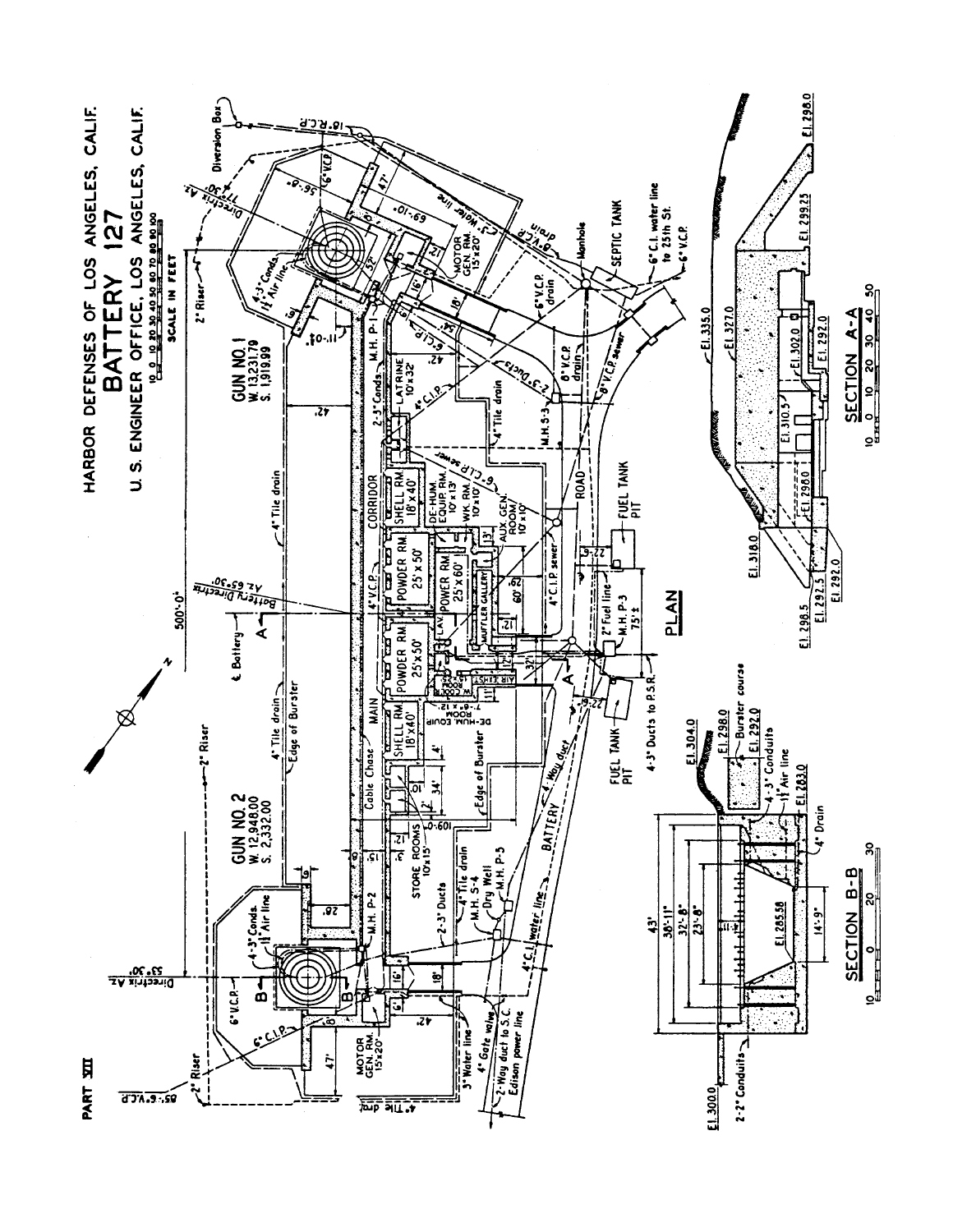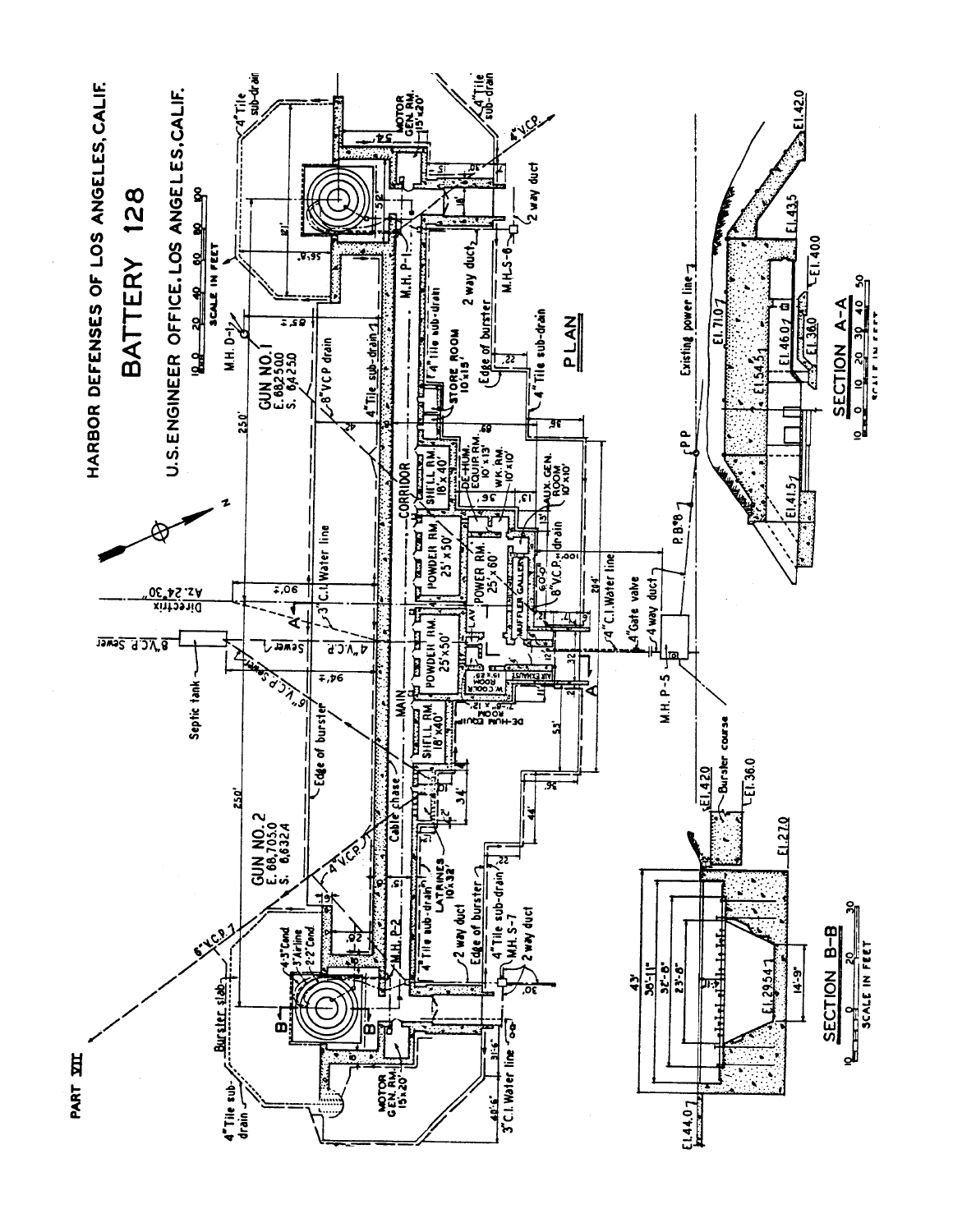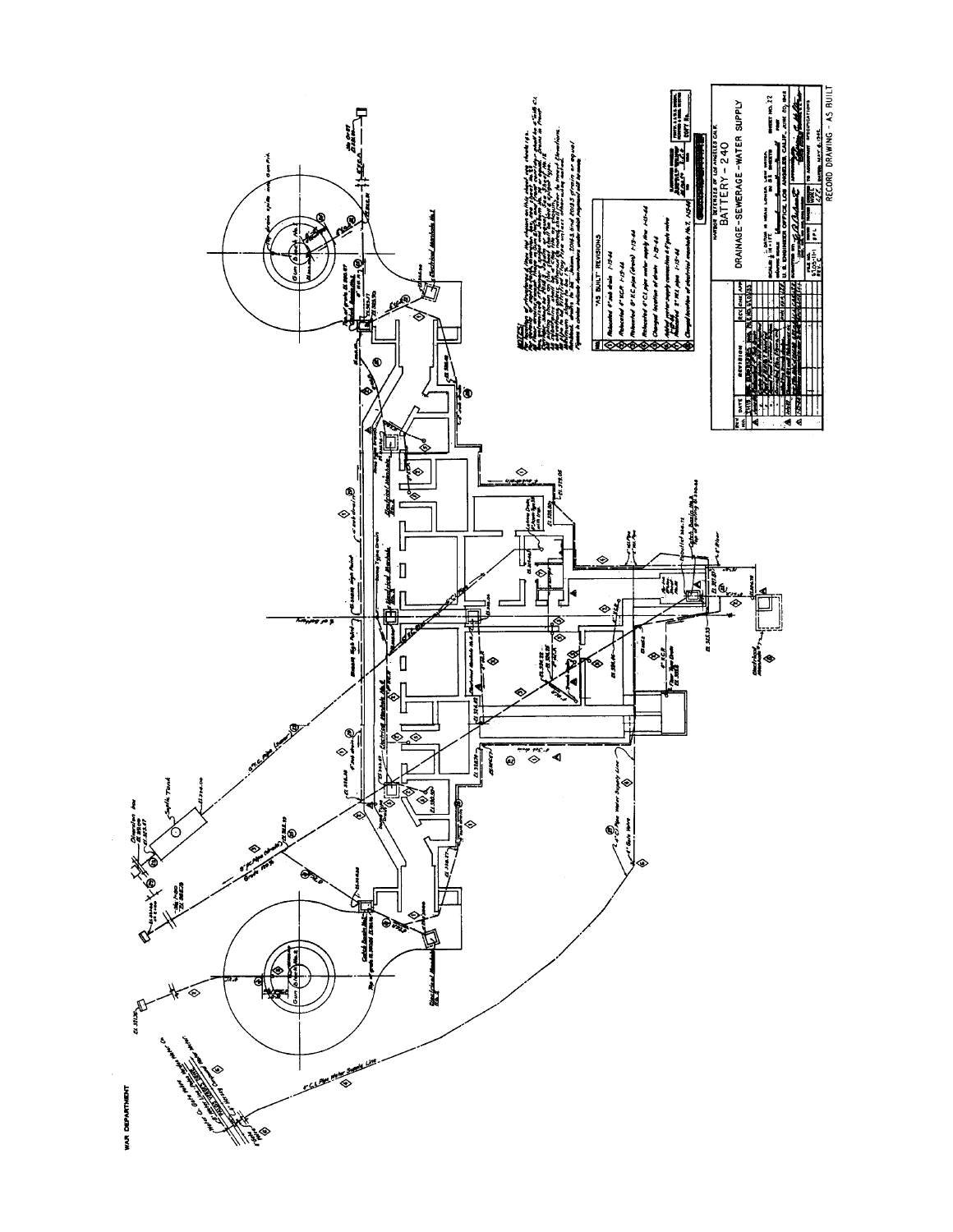